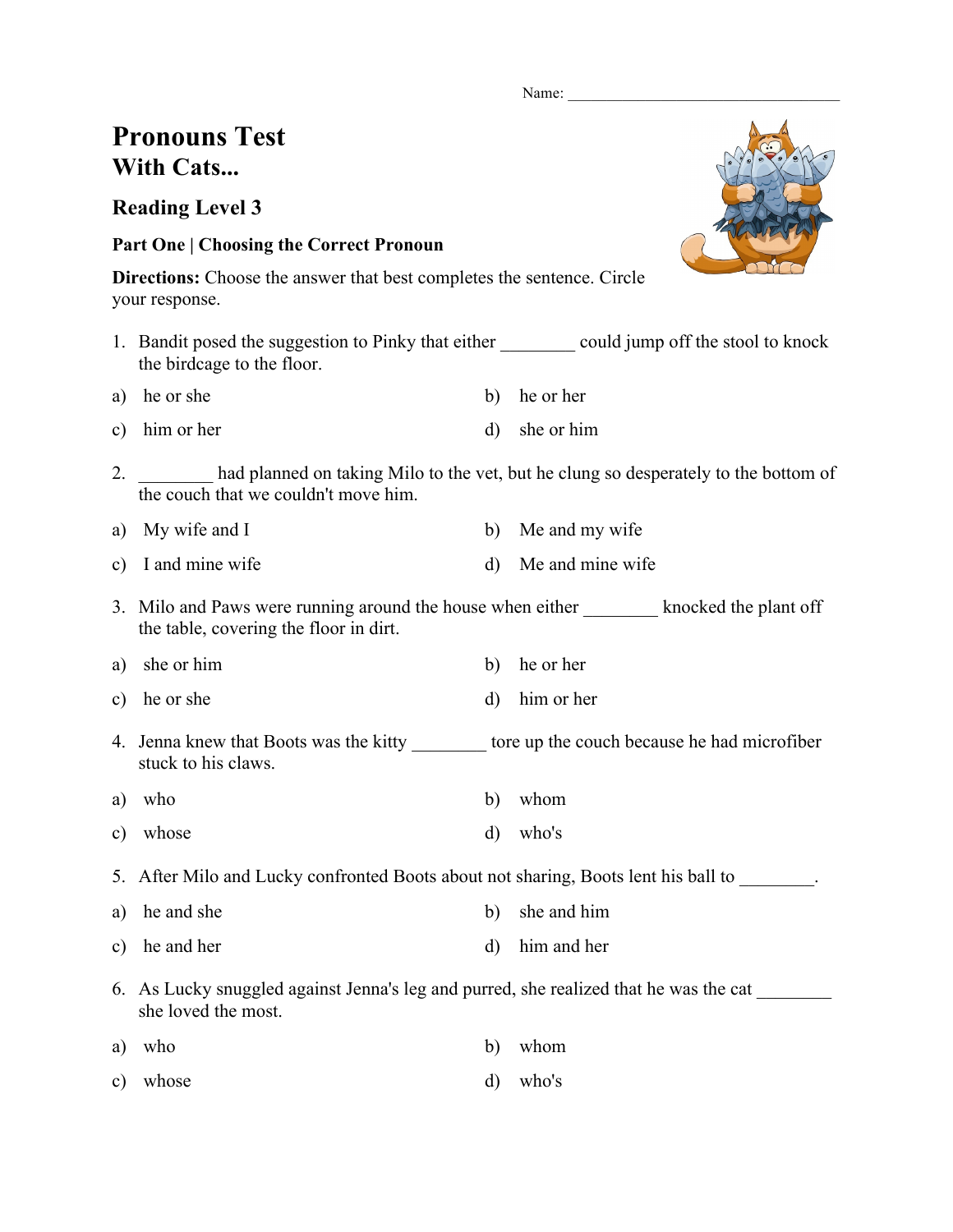|     | 7. When Jenna's friend Thomas came to her house, Jenna's cat Boots, who struggles with weight<br>issues, wouldn't make a spot on the couch for |              |                                                                                    |
|-----|------------------------------------------------------------------------------------------------------------------------------------------------|--------------|------------------------------------------------------------------------------------|
| a)  | he or she                                                                                                                                      | b)           | she or him                                                                         |
| c)  | he or her                                                                                                                                      | $\mathbf{d}$ | him or her                                                                         |
|     | 8. Lucky wanted to eat the catnip that he found behind the refrigerator, but he didn't know<br>it was.                                         |              |                                                                                    |
| a)  | who                                                                                                                                            | b)           | whom                                                                               |
| c)  | whose                                                                                                                                          | $\mathbf{d}$ | who's                                                                              |
|     | 9. Jenna is a natural caregiver and much better at handling cats than                                                                          |              |                                                                                    |
| a)  | I                                                                                                                                              | b)           | me                                                                                 |
| c)  | my                                                                                                                                             | $\rm d$      | mine                                                                               |
| 10. | Milo was ignoring ________ because we didn't take him with us on our romantic date.                                                            |              |                                                                                    |
| a)  | she and I                                                                                                                                      | b)           | me and she                                                                         |
| c)  | her and I                                                                                                                                      | $\mathbf{d}$ | me and her                                                                         |
| 11. | and ran into the alley.                                                                                                                        |              | were going to take Houdini to the veterinarian but he escaped from his travel cage |
| a)  | She and I                                                                                                                                      | b)           | Her and I                                                                          |
| c)  | Me and she                                                                                                                                     | $\mathbf{d}$ | Me and her                                                                         |
| 12. | Pinky and Oliver are a mangy calico cats ________ are best known for sleeping on people's<br>heads.                                            |              |                                                                                    |
| a)  | who                                                                                                                                            | b)           | whom                                                                               |
| c)  | whose                                                                                                                                          | $\rm d)$     | who's                                                                              |
| 13. | Jenna loves her cute little kitties, but she hates cleaning up __________ monstrous messes.                                                    |              |                                                                                    |
| a)  | there                                                                                                                                          | b)           | their                                                                              |
| c)  | they're                                                                                                                                        | $\rm d)$     | mine                                                                               |
| 14. | Jenna told her boyfriend that she could see ___________ and her twenty cats moving into his<br>place if he got rid of his dog.                 |              |                                                                                    |
| a)  | she                                                                                                                                            | b)           | her                                                                                |
| c)  | herself                                                                                                                                        | d)           | she's                                                                              |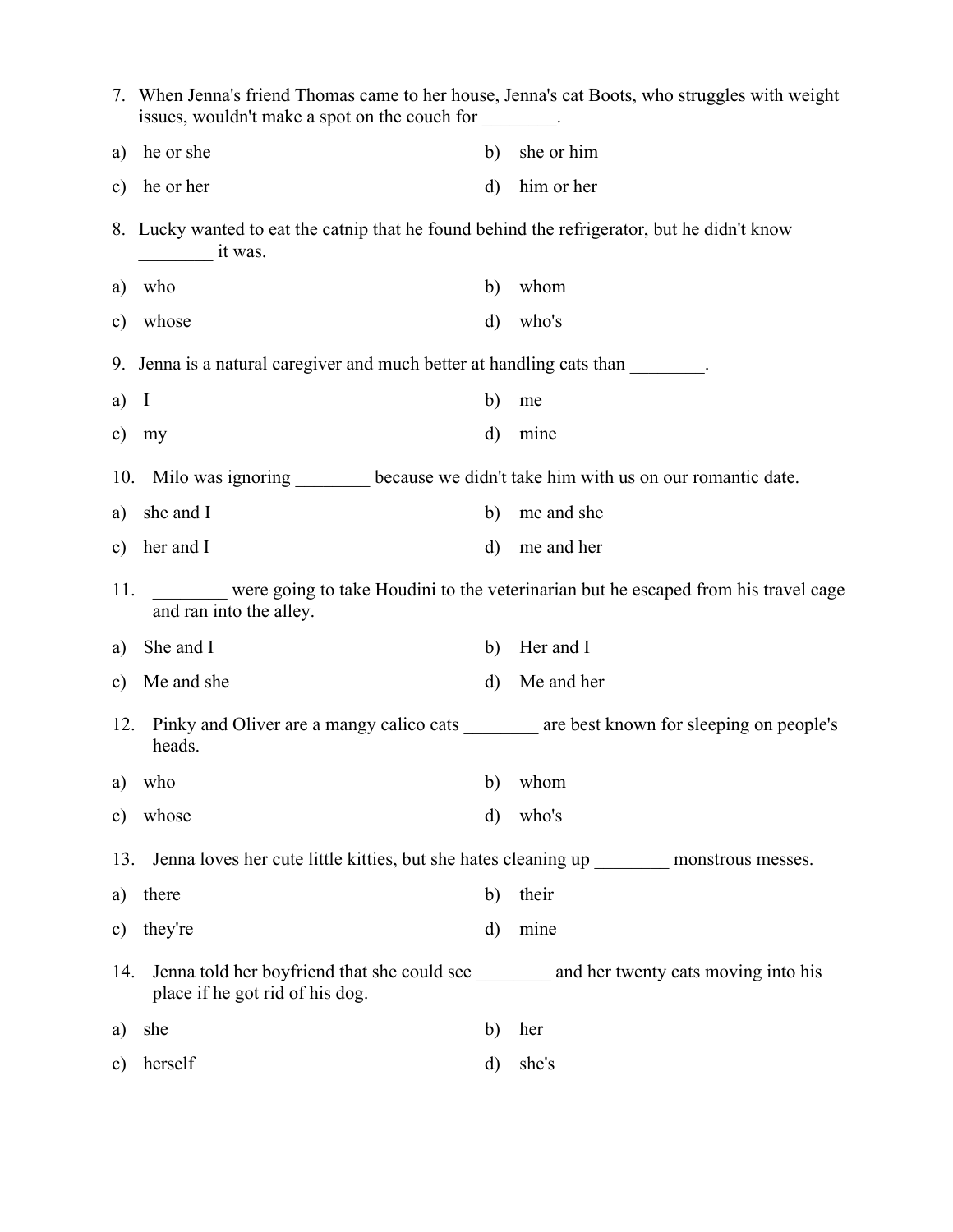| 15.           | cat owners have a range of techniques to remove fur from our furniture.                                                 |          |                                                                                                |  |  |
|---------------|-------------------------------------------------------------------------------------------------------------------------|----------|------------------------------------------------------------------------------------------------|--|--|
| a)            | We                                                                                                                      | b)       | Us                                                                                             |  |  |
| $\mathbf{c})$ | We's                                                                                                                    | d)       | Us's                                                                                           |  |  |
|               | <b>Part Two   Antecedents</b><br>Directions: Read each sentence. Choose the word that is working as an antecedent.      |          |                                                                                                |  |  |
| 16.           | Boots fell off the couch and landed on his hind quarters with a deafening thud.                                         |          |                                                                                                |  |  |
| a)            | couch                                                                                                                   | b)       | <b>Boots</b>                                                                                   |  |  |
| $\mathbf{c})$ | thud                                                                                                                    | $\rm d$  | landed                                                                                         |  |  |
| 17.           | Every morning at 4 AM, much to the dismay of her owner, Lucky ran around the house as<br>loudly as she possibly could.  |          |                                                                                                |  |  |
| a)            | owner                                                                                                                   | b)       | house                                                                                          |  |  |
| c)            | Lucky                                                                                                                   | d)       | around                                                                                         |  |  |
| 18.           | not give.                                                                                                               |          | Milo furiously pawed the window to get to the birds frolicking in the front yard, but it would |  |  |
| a)            | Milo                                                                                                                    | b)       | birds                                                                                          |  |  |
| $\mathbf{c})$ | pawed                                                                                                                   | $\rm d)$ | window                                                                                         |  |  |
| 19.           | The vacuum cleaner was so loud and terrifying that Paws had to hide behind the couch<br>whenever it came out.           |          |                                                                                                |  |  |
| a)            | Paws                                                                                                                    | b)       | couch                                                                                          |  |  |
| $\mathbf{c})$ | vacuum cleaner                                                                                                          | $\rm d)$ | behind                                                                                         |  |  |
|               | 20. You can always count on the mischievous Boots and Milo to cause trouble when they're left<br>alone.                 |          |                                                                                                |  |  |
| a)            | Boots and Milo                                                                                                          | b)       | You                                                                                            |  |  |
| $\mathbf{c})$ | count                                                                                                                   | d)       | trouble                                                                                        |  |  |
| 21.           | Oliver and Pinky hungrily stared at the birdcage hanging from the wall but could not reach<br>it.                       |          |                                                                                                |  |  |
| a)            | Oliver and Pinky                                                                                                        | b)       | reach                                                                                          |  |  |
| $\mathbf{c})$ | birdcage                                                                                                                | d)       | stared                                                                                         |  |  |
| 22.           | Milo didn't mind when his owner dressed him in baby clothes and a pink bonnet, so long as<br>the other cats didn't see. |          |                                                                                                |  |  |
| a)            | Milo                                                                                                                    | b)       | cats                                                                                           |  |  |
| $\mathbf{c})$ | baby                                                                                                                    | d)       | owner                                                                                          |  |  |